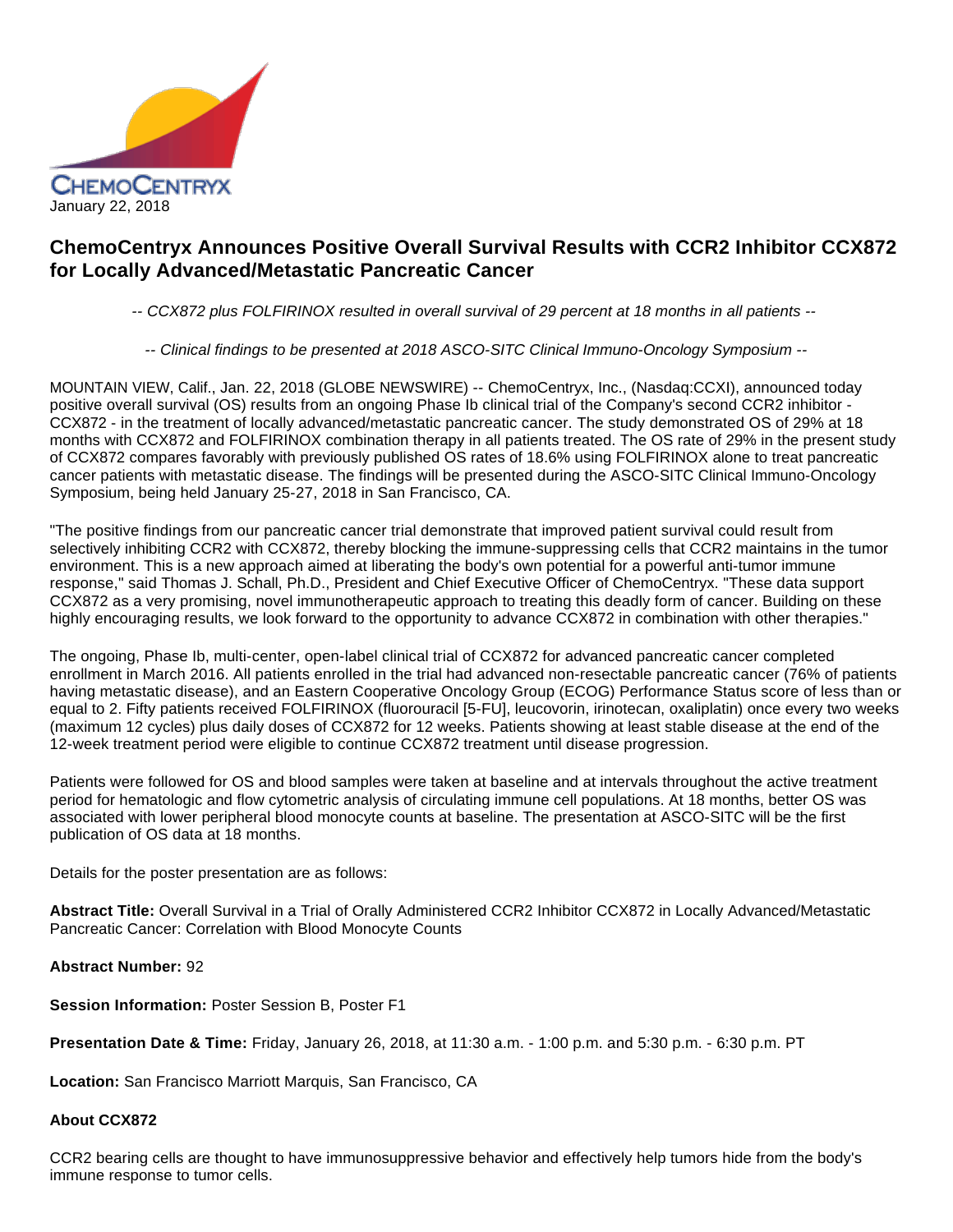CCR2 is found on subsets of monocytes, macrophages and myeloid derived suppressor cells (MDSCs). CCX872 is an orally administered, potent and selective inhibitor of CCR2. Inhibition of CCR2 has been associated with decreased tumor growth in many preclinical solid tumor models including pancreatic cancer, metastatic melanoma, colorectal cancer, breast cancer and other solid tumors.

# **About Pancreatic Cancer**

It is estimated that over 337,000 cases of pancreatic cancer are diagnosed worldwide every year. In the United States, the estimated incidence of pancreatic cancer in 2018 is approximately 55,500 people; prevalence is only negligibly higher owing to the poor survival rates on current therapy. Within five years of diagnosis, 93 percent of patients die from their disease. Current standards of care include chemotherapeutic regimens that have significant toxicities and, in a minority of cases, surgical resection.

## **About ChemoCentryx**

ChemoCentryx is a biopharmaceutical company developing new medications targeted at inflammatory and autoimmune diseases and cancer. ChemoCentryx targets the chemokine and chemoattractant systems to discover, develop and commercialize orally-administered therapies. ChemoCentryx is currently focusing on its late stage drug candidates for patients with rare kidney diseases, avacopan (CCX168) and CCX140.

Avacopan is an orally-administered small molecule that is a selective inhibitor of the complement C5a receptor, or C5aR. Avacopan is in Phase III development for the treatment of anti-neutrophil cytoplasmic auto-antibody-associated vasculitis (ANCA Vasculitis). In clinical studies to date, avacopan was shown to be safe, well tolerated and provided effective control of the disease while allowing elimination of high-dose steroids, part of the current standard of care. Avacopan is also being developed in patients with C3 glomerulopathy (C3G) and atypical hemolytic uremic syndrome (aHUS). The U.S. Food and Drug Administration has granted avacopan orphan-drug designation for ANCA Vasculitis, C3G and aHUS. The European Commission has granted orphan medicinal product designation for avacopan for the treatment of two forms of ANCA Vasculitis: microscopic polyangiitis and granulomatosis with polyangiitis (formerly known as Wegener's granulomatosis), as well as for C3G. Avacopan was also granted access to the European Medicines Agency's (EMA) PRIority MEdicines (PRIME) initiative, which supports accelerated assessment of investigational therapies addressing unmet medical need.

The Company's other late stage drug candidate is CCX140, an inhibitor of the chemokine receptor known as CCR2, which is currently being developed for patients with focal segmental glomerulosclerosis (FSGS), a debilitating kidney disease.

ChemoCentryx's Kidney Health Alliance with Vifor Pharma provides Vifor Pharma with exclusive rights to commercialize avacopan and CCX140 in markets outside of the U.S. and China.

ChemoCentryx also has early stage drug candidates that target chemoattractant receptors in other Inflammatory and autoimmune diseases and in cancer.

## **Forward-Looking Statements**

ChemoCentryx cautions that statements included in this press release that are not a description of historical facts are forward-looking statements. Words such as "may," "could," "will," "would," "should," "expect," "plan," "anticipate," "believe," "estimate," "intend," "predict," "seek," "contemplate," "potential," "continue" or "project" or the negative of these terms or other comparable terminology are intended to identify forward-looking statements. These statements include the Company's statements regarding whether CCX872 will be effective in the treatment of locally advanced/metastatic pancreatic cancer and whether CCX872 will be further advanced in combination with other therapies. The inclusion of forward-looking statements should not be regarded as a representation by ChemoCentryx that any of its plans will be achieved. Actual results may differ from those set forth in this release due to the risks and uncertainties inherent in the ChemoCentryx business and other risks described in the Company's filings with the Securities and Exchange Commission ("SEC"). Investors are cautioned not to place undue reliance on these forward-looking statements, which speak only as of the date hereof, and ChemoCentryx undertakes no obligation to revise or update this news release to reflect events or circumstances after the date hereof. Further information regarding these and other risks is included under the heading "Risk Factors" in ChemoCentryx's periodic reports filed with the SEC, including ChemoCentryx's Annual Report on Form 10 K filed with the SEC on March 14, 2017 and its other reports which are available from the SEC's website ([www.sec.gov\)](http://www.sec.gov/) and on ChemoCentryx's website ([www.chemocentryx.com\)](http://www.chemocentryx.com/) under the heading "Investors." All forward-looking statements are qualified in their entirety by this cautionary statement. This caution is made under the safe harbor provisions of Section 21E of the Private Securities Litigation Reform Act of 1995.

Source: ChemoCentryx, Inc.